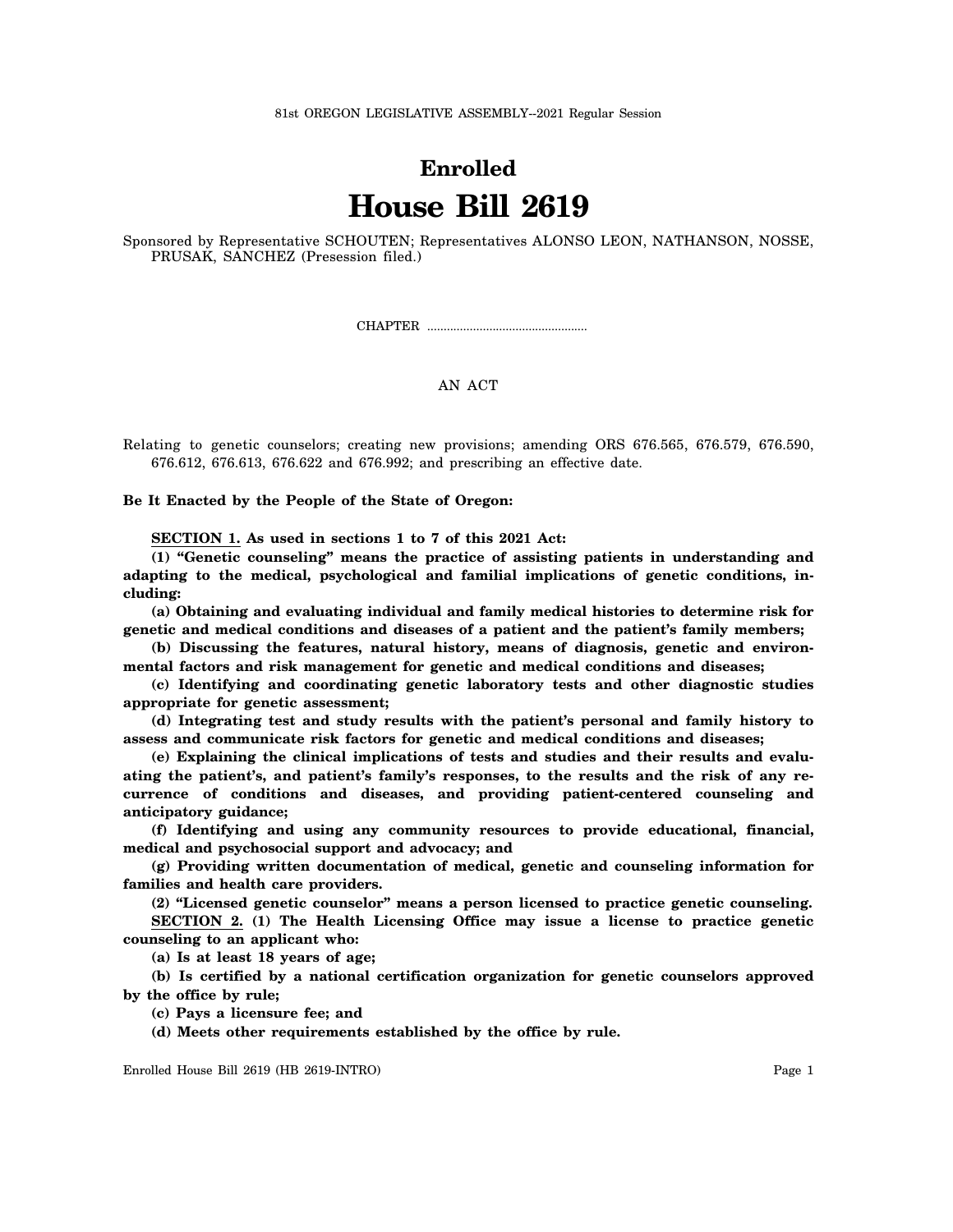**(2) The office may adopt rules establishing a process for issuing a temporary license to practice genetic counseling, including but not limited to rules establishing qualifications and fees for temporary licensure.**

**SECTION 3. (1) A person may not practice genetic counseling or assume any title, words or abbreviations, including but not limited to the title or designation "licensed genetic counselor," that indicate that the person is authorized to practice genetic counseling, unless the person is licensed under section 2 of this 2021 Act.**

**(2) Subsection (1) of this section does not prohibit:**

**(a) A person authorized by a health regulatory board to provide a health care service other than genetic counseling from practicing genetic counseling as part of the person's provision of the health care service; or**

**(b) A student from practicing genetic counseling while the student is participating in an educational program for genetic counseling and under the direct supervision of a licensed genetic counselor who is assigned to oversee the student, on duty and available to assist the student.**

**SECTION 4. (1) If, in the course of practicing genetic counseling, a licensed genetic counselor becomes aware of an indication of a genetic or medical condition or disease that requires a diagnosis or treatment outside the scope of practice of genetic counseling, the licensed genetic counselor shall refer the patient to a physician licensed under ORS chapter 677 or other appropriate licensed health care practitioner.**

**(2) Nothing in this section shall be construed to authorize a licensed genetic counselor to diagnose, test for or treat a genetic or medical condition or disease.**

**SECTION 5. A licensed genetic counselor shall practice genetic counseling and provide the services described in section 1 of this 2021 Act in a manner that is culturally and linguistically appropriate for the patient or the patient's family. The licensed genetic counselor may use as guidance under this section any standards established by a national certification organization for genetic counselors.**

**SECTION 6. In the manner described in ORS chapter 183 for contested cases, the Health Licensing Office may impose a form of discipline listed in ORS 676.612 against a person for any violation of section 3 of this 2021 Act and for any violation of a rule adopted under sections 1 to 7 of this 2021 Act.**

**SECTION 7. (1) The Health Licensing Office shall adopt rules to establish:**

**(a) A process for issuing licenses to practice genetic counseling;**

**(b) A process for renewing licenses to practice genetic counseling;**

**(c) Fees for issuing and renewing licenses to practice genetic counseling;**

**(d) Qualifications for applicants for initial licensure and licensure renewal; and**

**(e) Guidelines by which a licensed genetic counselor shall provide to a patient, or a patient's family, when and in the manner consistent with the practice of patient- and family-centered care, contact information for support programs and services related to the patient's genetic or medical condition or disease, including information for hotlines, resource centers, local and national organizations and other educational programs.**

**(2) The office may adopt:**

**(a) Rules to approve certification issued by a national certification organization for genetic counselors; and**

**(b) Other rules necessary to carry out sections 1 to 7 of this 2021 Act.**

**SECTION 8.** ORS 676.565 is amended to read:

676.565. Pursuant to ORS 676.568, the Health Licensing Office shall provide administrative and regulatory oversight and centralized service for the following boards, councils and programs:

(1) Board of Athletic Trainers, as provided in ORS 688.701 to 688.734;

(2) Board of Cosmetology, as provided in ORS 690.005 to 690.225;

(3) State Board of Denture Technology, as provided in ORS 680.500 to 680.565;

(4) State Board of Direct Entry Midwifery, as provided in ORS 687.405 to 687.495;

Enrolled House Bill 2619 (HB 2619-INTRO) Page 2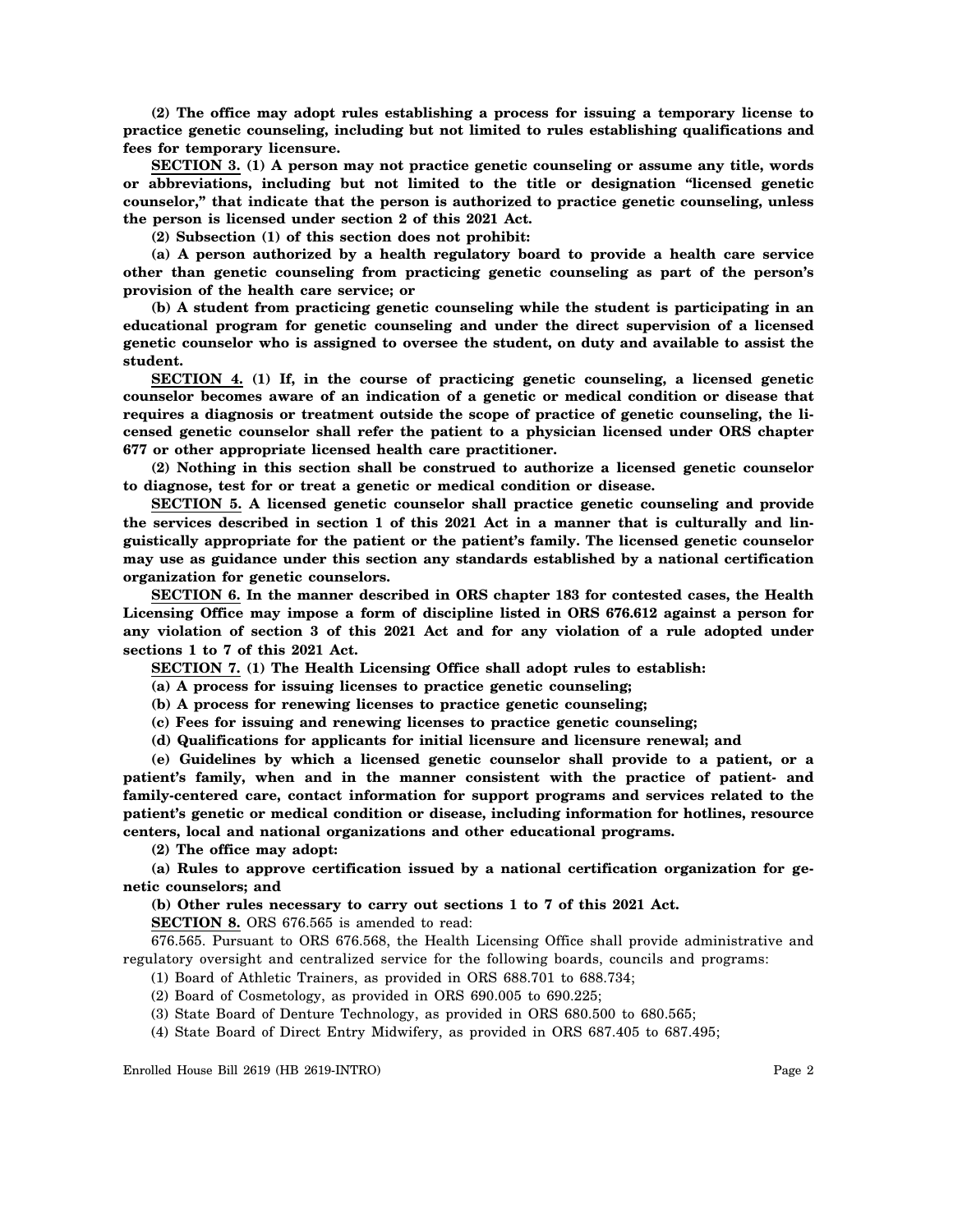(5) Respiratory Therapist and Polysomnographic Technologist Licensing Board, as provided in ORS 688.800 to 688.840;

(6) Environmental Health Registration Board, as provided in ORS chapter 700;

(7) Board of Electrologists and Body Art Practitioners, as provided in ORS 690.350 to 690.410;

(8) Advisory Council on Hearing Aids, as provided in ORS 694.015 to 694.170;

(9) Sexual Offense Treatment Board, as provided in ORS 675.365 to 675.410;

(10) Long Term Care Administrators Board, as provided in ORS 678.710 to 678.820;

(11) Board of Licensed Dietitians, as provided in ORS 691.405 to 691.485;

(12) Behavior Analysis Regulatory Board, as provided in ORS 676.806;

(13) Board of Certified Advanced Estheticians, as provided in ORS 676.630 to 676.660;

(14) Art therapy, as provided in ORS 681.740 to 681.758;

(15) Lactation consultation, as provided in ORS 676.665 to 676.689; [*and*]

(16) Music therapy, as provided in ORS 681.700 to 681.730**; and**

**(17) Genetic counseling, as provided in sections 1 to 7 of this 2021 Act**.

**SECTION 9.** ORS 676.579 is amended to read:

676.579. (1)(a) The Health Licensing Office is under the supervision and control of a director, who is responsible for the performance of the duties, functions and powers and for the organization of the office.

(b) The Director of the Oregon Health Authority shall establish the qualifications for and appoint the Director of the Health Licensing Office, who holds office at the pleasure of the Director of the Oregon Health Authority.

(c) The Director of the Health Licensing Office shall receive a salary as provided by law or, if not so provided, as prescribed by the Director of the Oregon Health Authority.

(d) The Director of the Health Licensing Office is in the unclassified service.

(2) The Director of the Health Licensing Office shall provide the boards, councils and programs administered by the office with any services and employees as the office requires to carry out the office's duties. Subject to any applicable provisions of the State Personnel Relations Law, the Director of the Health Licensing Office shall appoint all subordinate officers and employees of the office, prescribe their duties and fix their compensation.

(3) The Director of the Health Licensing Office is responsible for carrying out the duties, functions and powers under ORS 675.365 to 675.410, 676.560 to 676.625, 676.665 to 676.689, 676.810, 676.815, 676.825, 676.992, 678.710 to 678.820, 680.500 to 680.565, 681.700 to 681.730, 681.740 to 681.758, 687.405 to 687.495, 687.895, 688.701 to 688.734, 688.800 to 688.840, 690.005 to 690.225, 690.350 to 690.410, 691.405 to 691.485 and 694.015 to 694.170 and ORS chapter 700 **and sections 1 to 7 of this 2021 Act**.

(4) The enumeration of duties, functions and powers in subsection (3) of this section is not intended to be exclusive or to limit the duties, functions and powers imposed on or vested in the office by other statutes.

**SECTION 10.** ORS 676.590 is amended to read:

676.590. (1) Information obtained by the Health Licensing Office as part of an investigation conducted under the following laws and any reports issued by an investigator are exempt from public disclosure:

(a) ORS 676.630 to 676.660, 676.665 to 676.689, 681.700 to 681.730, 681.740 to 681.758, 690.005 to 690.225, 690.350 to 690.410 or 694.015 to 694.170 **or sections 1 to 7 of this 2021 Act**.

(b) ORS 676.560 to 676.625 if the investigation is related to the regulation of:

(A) Advanced nonablative esthetics under ORS 676.630 to 676.660;

(B) Lactation consultation under ORS 676.665 to 676.689;

(C) Music therapy under ORS 681.700 to 681.730;

(D) Art therapy under ORS 681.740 to 681.758;

(E) Barbering, hair design, esthetics, nail technology or natural hair care under ORS 690.005 to 690.225;

(F) Electrologists and body art practitioners under ORS 690.350 to 690.410; [*or*]

Enrolled House Bill 2619 (HB 2619-INTRO) Page 3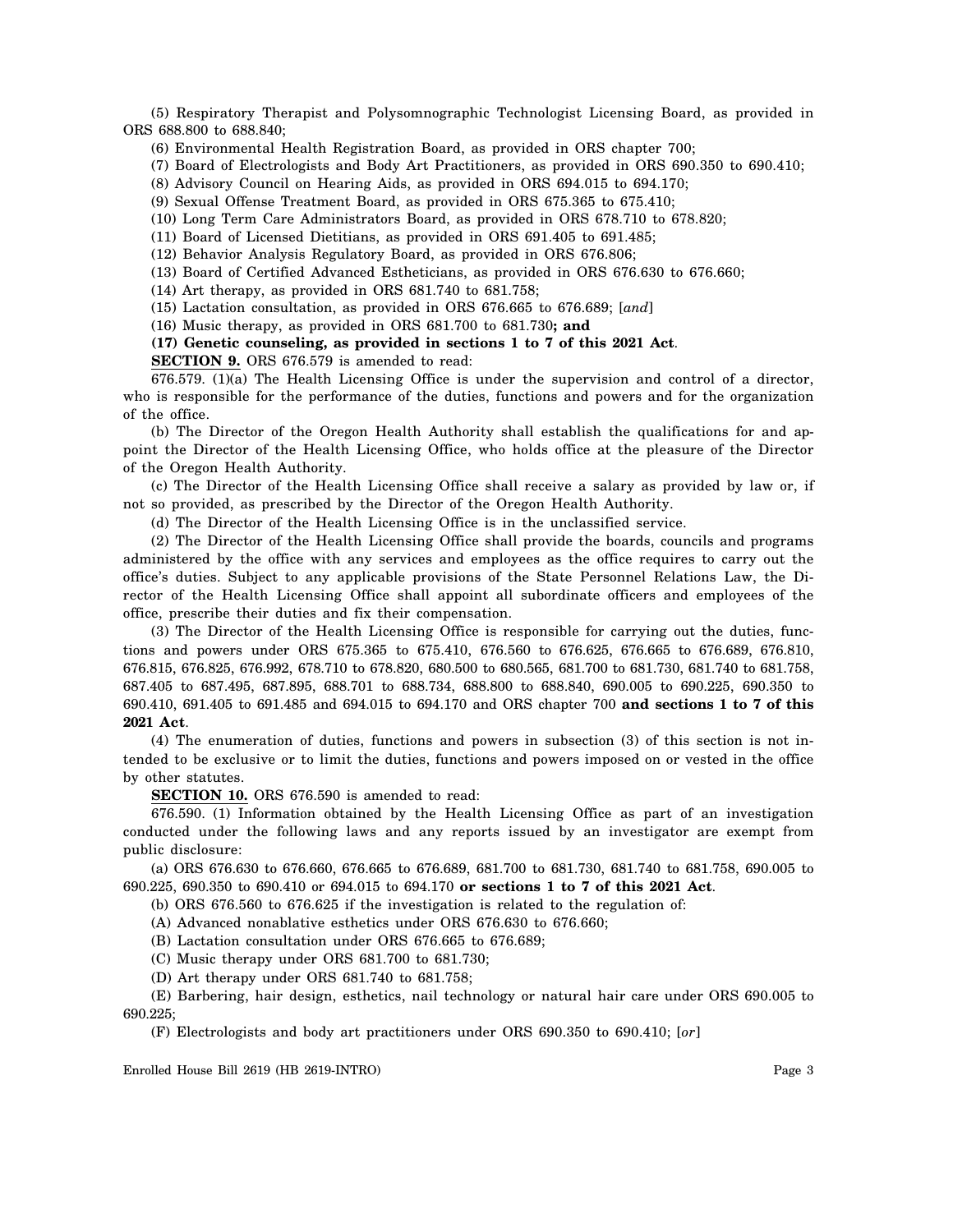(G) Dealing in hearing aids under ORS 694.015 to 694.170**; or**

**(H) Genetic counseling under sections 1 to 7 of this 2021 Act**.

(2) The office shall disclose information obtained as part of an investigation described in subsection (1) of this section to a person who demonstrates by clear and convincing evidence that the public interest in disclosure outweighs other interests in nondisclosure, including the public interest in nondisclosure.

(3) A complaint that forms the basis for an investigation described in subsection (1) of this section shall not be considered information obtained as part of an investigation and is not exempt from public disclosure.

(4) Upon request, the office shall disclose to a person against whom disciplinary action is sought any information obtained as part of an investigation described in section (1) of this section, if the information is not otherwise privileged or confidential under state or federal law.

**SECTION 11.** ORS 676.612 is amended to read:

676.612. (1) Subject to ORS 676.616 and 687.445, and in the manner prescribed in ORS chapter 183 for contested cases and as specified in ORS 675.385, 676.685, 676.825, 678.780, 680.535, 681.733, 681.755, 687.445, 688.734, 688.836, 690.167, 690.407, 691.477, 694.147 and 700.111 **and section 6 of this 2021 Act**, the Health Licensing Office may refuse to issue or renew, may suspend or revoke or may otherwise condition or limit an authorization or may discipline or place on probation an authorization holder for commission of the prohibited acts listed in subsection (2) of this section.

(2) A person subject to the authority of a board, council or program listed in ORS 676.565 commits a prohibited act if the person engages in:

(a) Fraud, misrepresentation, concealment of material facts or deception in applying for or obtaining an authorization to practice in this state, or in any written or oral communication to the office concerning the issuance or retention of the authorization.

(b) Using, causing or promoting the use of any advertising matter, promotional literature, testimonial, guarantee, warranty, label, insignia or any other representation, however disseminated or published, that is false, misleading or deceptive.

(c) Making a representation that the authorization holder knew or should have known is false or misleading regarding skill or the efficacy or value of treatment or remedy administered by the authorization holder.

(d) Practicing under a false, misleading or deceptive name, or impersonating another authorization holder.

(e) Permitting a person other than the authorization holder to use the authorization.

(f) Practicing with a physical or mental condition that presents an unreasonable risk of harm to the authorization holder or to the person or property of others in the course of performing the authorization holder's duties.

(g) Practicing while under the influence of alcohol, cannabis, controlled substances or other skill-impairing substances, or engaging in the illegal use of controlled substances or other skillimpairing substances so as to create a risk of harm to the person or property of others in the course of performing the duties of an authorization holder.

(h) Failing to properly and reasonably accept responsibility for the actions of employees.

(i) Employing, directly or indirectly, any suspended, uncertified, unlicensed or unregistered person to practice a regulated occupation or profession subject to the authority of the boards, councils and programs listed in ORS 676.565.

(j) Unprofessional conduct, negligence, incompetence, repeated violations or any departure from or failure to conform to standards of practice in performing services or practicing in a regulated occupation or profession subject to the authority of the boards, councils and programs listed under ORS 676.565.

(k) Conviction of any criminal offense, subject to ORS 670.280. A copy of the record of conviction, certified by the clerk of the court entering the conviction, is conclusive evidence of the conviction. A plea of no contest or an admission of guilt is a conviction for purposes of this paragraph.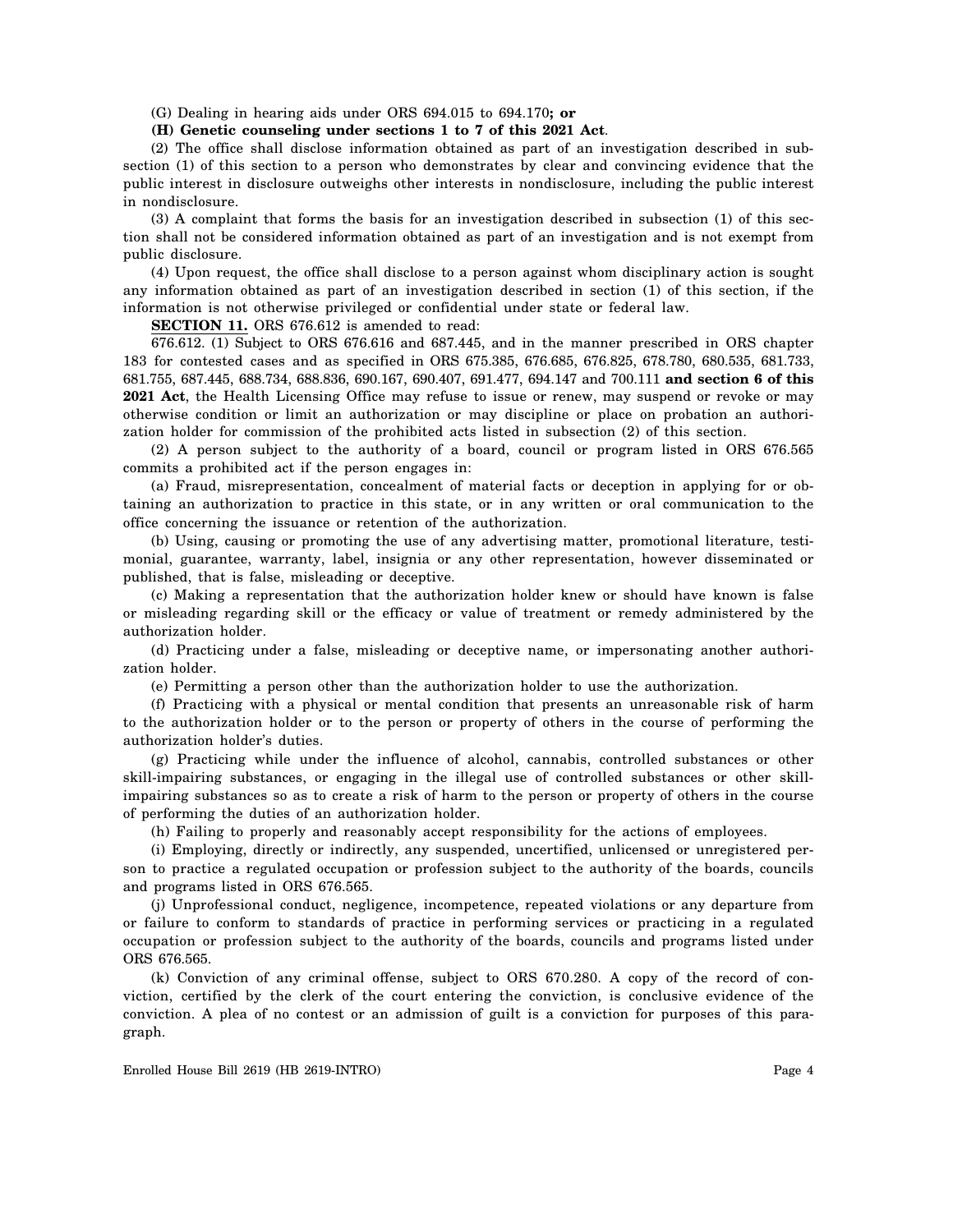(L) Failing to report any adverse action, as required by statute or rule, taken against the authorization holder by another regulatory jurisdiction or any peer review body, health care institution, professional association, governmental agency, law enforcement agency or court for acts or conduct similar to acts or conduct that would constitute grounds for disciplinary action as described in this section.

(m) Violation of a statute regulating an occupation or profession subject to the authority of the boards, councils and programs listed in ORS 676.565.

(n) Violation of any rule regulating an occupation or profession subject to the authority of the boards, councils and programs listed in ORS 676.565.

(o) Failing to cooperate with the office in any investigation, inspection or request for information.

(p) Selling or fraudulently obtaining or furnishing an authorization to practice in a regulated occupation or profession subject to the authority of the boards, councils and programs listed in ORS 676.565, or aiding or abetting such an act.

(q) Selling or fraudulently obtaining or furnishing any record related to practice in a regulated occupation or profession subject to the authority of the boards, councils and programs listed in ORS 676.565, or aiding or abetting such an act.

(r) Failing to pay an outstanding civil penalty or fee that is due or failing to meet the terms of any order issued by the office that has become final.

(3) For the purpose of requesting a state or nationwide criminal records check under ORS 181A.195, the office may require the fingerprints of a person who is:

(a) Applying for an authorization;

(b) Applying for renewal of an authorization; or

(c) Under investigation by the office.

(4) If the office places an authorization holder on probation under subsection (1) of this section, the office, in consultation with the appropriate board, council or program, may determine and at any time modify the conditions of the probation.

(5) If an authorization is suspended, the authorization holder may not practice during the term of suspension. Upon the expiration of the term of suspension, the authorization may be reinstated by the office if the conditions of suspension no longer exist and the authorization holder has satisfied all requirements in the relevant statutes or administrative rules for issuance, renewal or reinstatement.

## **SECTION 12.** ORS 676.613 is amended to read:

676.613. (1) In addition to all other remedies, when it appears to the Health Licensing Office that a person is engaged in, has engaged in or is about to engage in any act, practice or transaction that violates any provision of ORS 675.365 to 675.410, 676.665 to 676.689, 676.810, 676.815, 678.710 to 678.820, 680.500 to 680.565, 681.700 to 681.730, 681.740 to 681.758, 687.405 to 687.495, 688.701 to 688.734, 688.800 to 688.840, 690.005 to 690.225, 690.350 to 690.410, 691.405 to 691.485 or 694.015 to 694.170 or ORS chapter 700 **or sections 1 to 7 of this 2021 Act**, the office may, through the Attorney General or the district attorney of the county in which the act, practice or transaction occurs or will occur, apply to the court for an injunction restraining the person from the act, practice or transaction.

(2) A court may issue an injunction under this section without proof of actual damages. An injunction issued under this section does not relieve a person from any other prosecution or enforcement action taken for violation of statutes listed in subsection (1) of this section.

**SECTION 13.** ORS 676.622 is amended to read:

676.622. (1) A transaction conducted through a state or local system or network that provides electronic access to the Health Licensing Office information and services is exempt from any requirement under ORS 675.365 to 675.410, 676.560 to 676.625, 676.665 to 676.689, 676.810, 676.815, 676.992, 680.500 to 680.565, 681.700 to 681.730, 681.740 to 681.758, 687.405 to 687.495, 688.701 to 688.734, 688.800 to 688.840, 690.005 to 690.225, 690.350 to 690.410, 691.405 to 691.485 and 694.015 to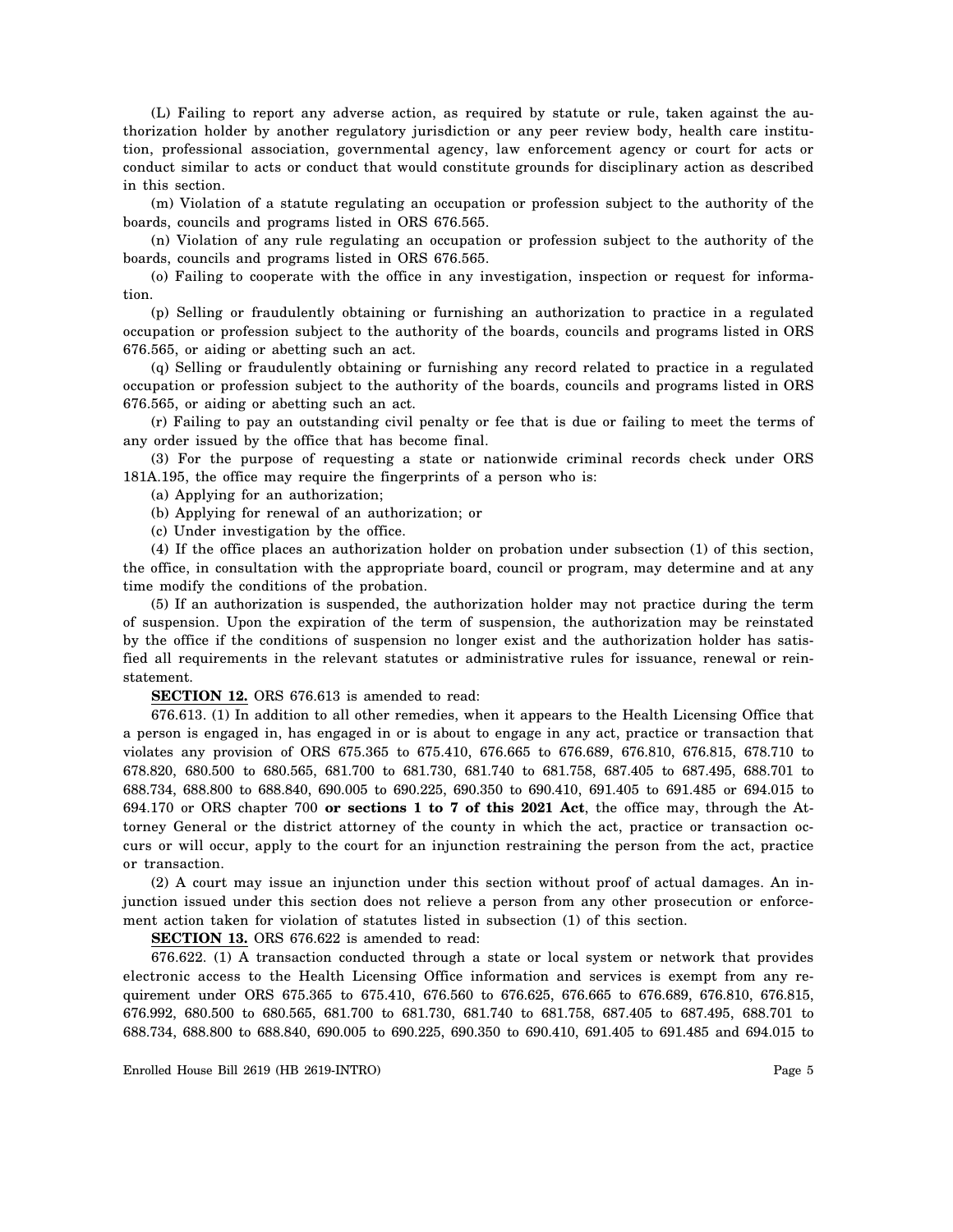694.170 and ORS chapter 700 **and sections 1 to 7 of this 2021 Act**, and rules adopted thereunder, requiring an original signature or the submission of handwritten materials.

(2) Electronic signatures subject to ORS 84.001 to 84.061 and facsimile signatures are acceptable and have the same force as original signatures.

**SECTION 14.** ORS 676.992 is amended to read:

676.992. (1) Except as provided in subsection (3) of this section, and in addition to any other penalty or remedy provided by law, the Health Licensing Office may impose a civil penalty not to exceed \$5,000 for each violation of the following statutes and any rule adopted under the following statutes:

(a) ORS 688.701 to 688.734 (athletic training);

(b) ORS 690.005 to 690.225 (cosmetology);

(c) ORS 680.500 to 680.565 (denture technology);

(d) Subject to ORS 676.616 and 687.445, ORS 687.405 to 687.495 (direct entry midwifery);

(e) ORS 690.350 to 690.410 (tattooing, electrolysis, body piercing, earlobe piercing, dermal implanting and scarification);

(f) ORS 694.015 to 694.170 (dealing in hearing aids);

(g) ORS 688.800 to 688.840 (respiratory therapy and polysomnography);

(h) ORS chapter 700 (environmental sanitation);

(i) ORS 675.365 to 675.410 (sexual abuse specific treatment);

(j) ORS 678.710 to 678.820 (nursing home administrators and residential care facility administrators);

(k) ORS 691.405 to 691.485 (dietitians);

(L) ORS 676.612 (prohibited acts);

(m) ORS 676.810 and 676.815 (applied behavior analysis);

(n) ORS 681.700 to 681.730 (music therapy);

(o) ORS 676.630 to 676.660 (advanced nonablative esthetics procedure);

(p) ORS 681.740 to 681.758 (art therapy); [*and*]

(q) ORS 676.665 to 676.689 (lactation consultation)**; and**

**(r) Sections 1 to 7 of this 2021 Act (genetic counseling)**.

(2) The office may take any other disciplinary action that it finds proper, including but not limited to assessment of costs of disciplinary proceedings, not to exceed \$5,000, for violation of any statute listed in subsection (1) of this section or any rule adopted under any statute listed in subsection (1) of this section.

(3) Subsection (1) of this section does not limit the amount of the civil penalty resulting from a violation of ORS 694.042.

(4) In imposing a civil penalty under this section, the office shall consider the following factors:

(a) The immediacy and extent to which the violation threatens the public health or safety;

(b) Any prior violations of statutes, rules or orders;

(c) The history of the person incurring a penalty in taking all feasible steps to correct any violation; and

(d) Any other aggravating or mitigating factors.

(5) Civil penalties under this section shall be imposed as provided in ORS 183.745.

(6) The moneys received by the office from civil penalties under this section shall be deposited in the Health Licensing Office Account and are continuously appropriated to the office for the administration and enforcement of the laws the office is charged with administering and enforcing that govern the person against whom the penalty was imposed.

**SECTION 15. (1) Sections 1 to 7 of this 2021 Act and the amendments to ORS 676.565, 676.579, 676.590, 676.612, 676.613, 676.622 and 676.992 by sections 8 to 14 of this 2021 Act become operative on January 1, 2022.**

**(2) The Health Licensing Office may take any action before the operative date specified in subsection (1) of this section that is necessary to enable the office to exercise, on and after the operative date specified in subsection (1) of this section, all of the duties, functions**